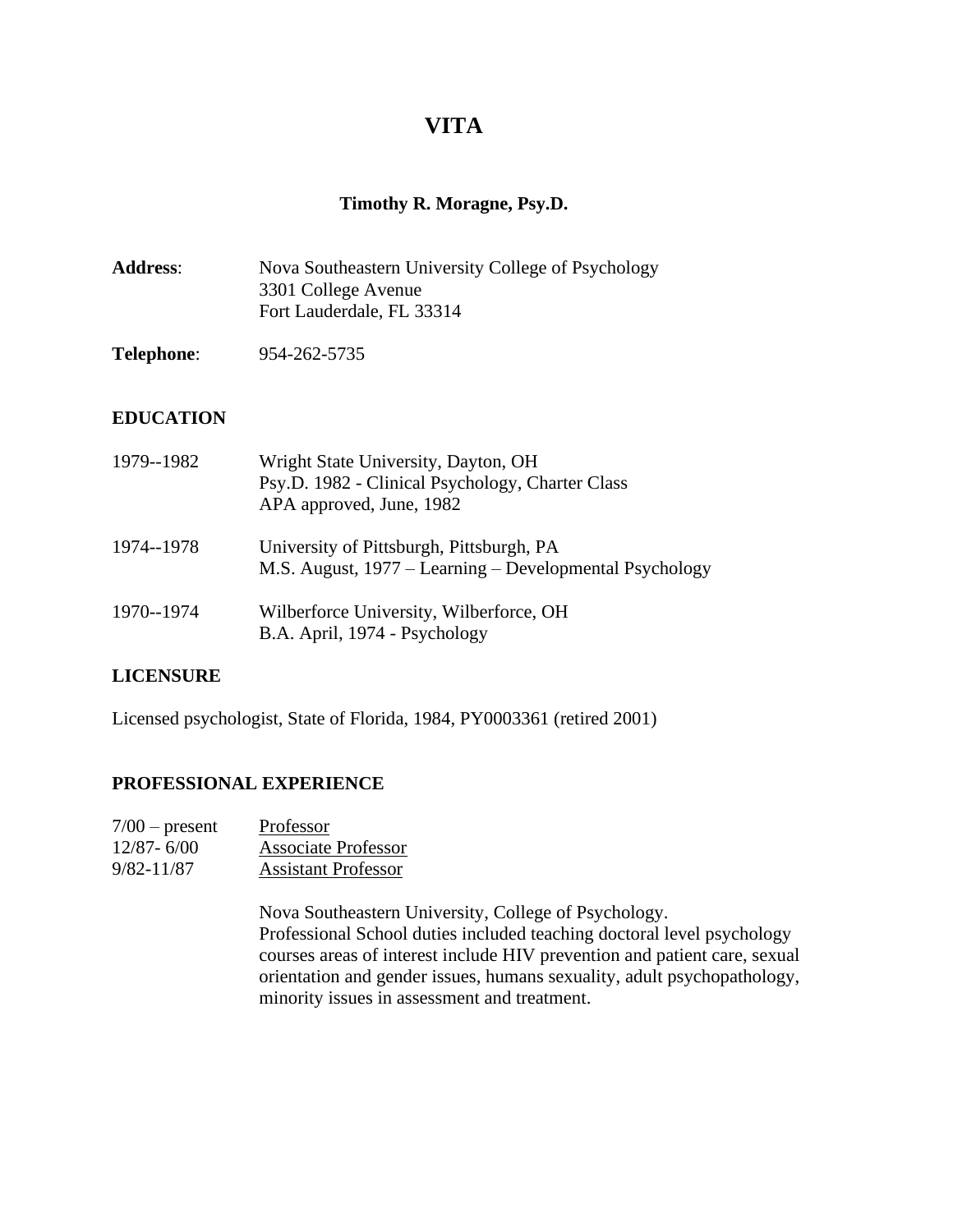| 7/87-Present   | <b>Administrator, COP Office of Minority Affairs</b>                                                                                                                                                                                                                                                                                                                                                                                                                                                                                                                          |
|----------------|-------------------------------------------------------------------------------------------------------------------------------------------------------------------------------------------------------------------------------------------------------------------------------------------------------------------------------------------------------------------------------------------------------------------------------------------------------------------------------------------------------------------------------------------------------------------------------|
|                | Nova Southeastern University, College of Psychology. Duties include<br>conducting activities to recruit and retain more racial and ethnic minority<br>students and other diverse populations.                                                                                                                                                                                                                                                                                                                                                                                 |
| $6/88 - 12/90$ | Director, Living Psychology Unit                                                                                                                                                                                                                                                                                                                                                                                                                                                                                                                                              |
|                | Center One, Ft. Lauderdale, FL. Founding Director of the LPU provided<br>psychological services to people living with the emotional distress and<br>problems in coping with associated with HIV infection, or threat of such.<br>Duties included program development and supervision of doctoral trainees.                                                                                                                                                                                                                                                                    |
| $9/82 - 8/88$  | <b>Staff Psychologist/Interim Clinic Supervisor</b>                                                                                                                                                                                                                                                                                                                                                                                                                                                                                                                           |
|                | Nova University Community Mental Health Clinic. Duties included direct<br>service, psychotherapy and assessment; and supervision of doctoral trainees.<br>Consulted on the development and delivery of services to predominantly<br>poor and black clients in Broward County. Consultant to Broward County<br><b>Elderly Services Program.</b>                                                                                                                                                                                                                                |
| $9/81 - 9/82$  | Internship<br>Wright State University Consortium Internship (APA approved).                                                                                                                                                                                                                                                                                                                                                                                                                                                                                                   |
|                | 1. Industrial Commission of Ohio Dept. of Health Psychology. Chief Intern<br>- Administrative liaison position. Coordinated schedules of other<br>psychology interns, chaired meetings, liaison with staff psychologists,<br>consulted with nursing and other rehabilitation specialists, conducted<br>assessments of chronic pain clients, utilized behavioral methods of pain<br>management, couples group therapy, group/individual hypnotherapy of<br>habit control. Helped develop quality control system including statewide<br>standards and procedures for providers. |
|                | Dayton Municipal Court. Psychology Intern Worked with adult<br>2.<br>probation clients conducting psychological evaluations for sentencing,<br>psychotherapy, competency evaluations and consultation with probation<br>staff.                                                                                                                                                                                                                                                                                                                                                |
| $9/80 - 6/81$  | Psychology Trainee, Counseling Services, Wright State University, Fairborn,<br>Ohio.                                                                                                                                                                                                                                                                                                                                                                                                                                                                                          |
|                | Conducted individual/marital psychotherapy with college and graduate<br>students and some contact with a disabled population.                                                                                                                                                                                                                                                                                                                                                                                                                                                 |
| $9/79 - 8/80$  | Psychology Trainee, Dayton Mental Health and Developmental Center,                                                                                                                                                                                                                                                                                                                                                                                                                                                                                                            |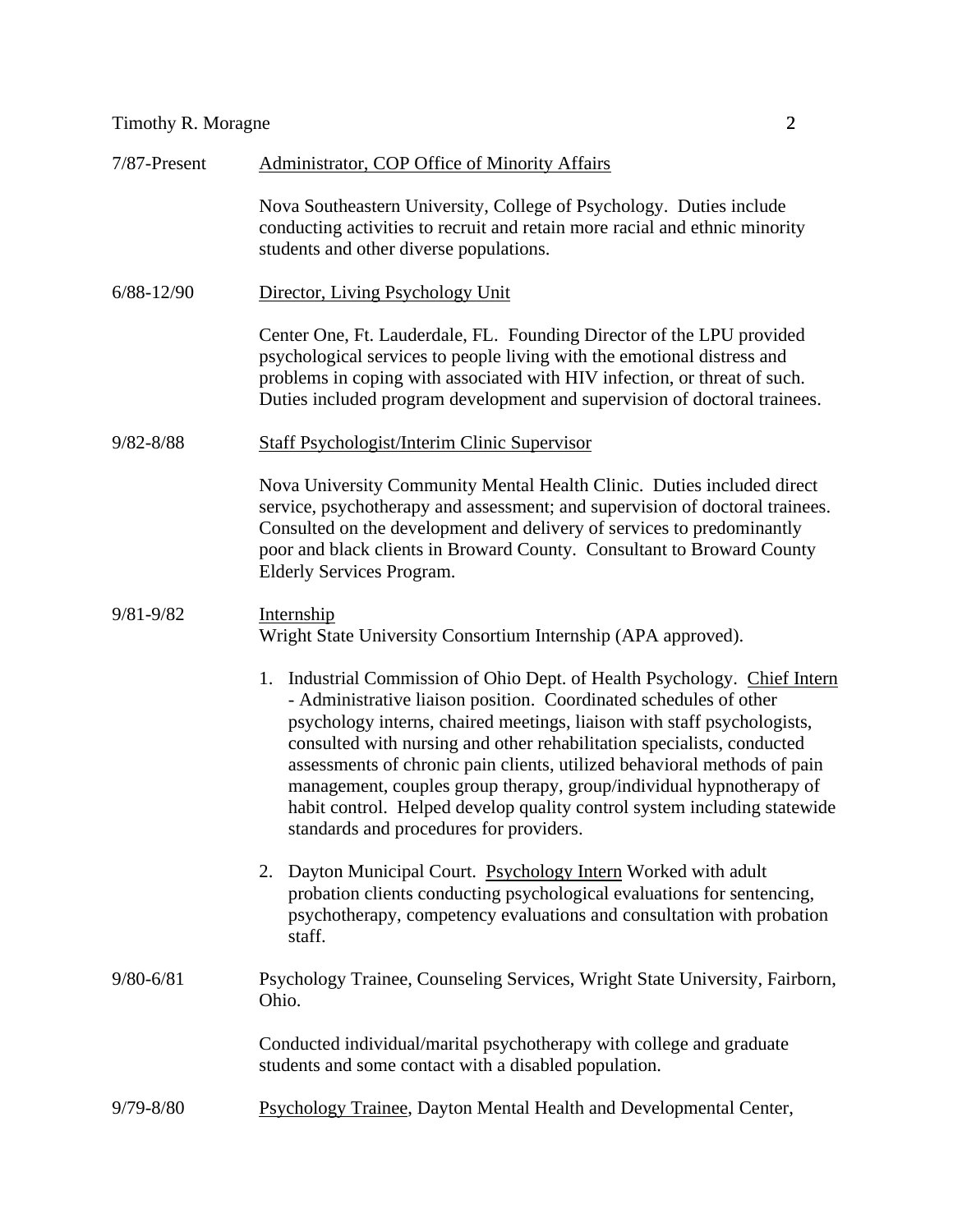# Dayton, Ohio.

|               | Worked with Psychology Assistants on Mental Retardation Emotionally<br>Disturbed Wards and Acute Care Wards. Assisted in treatment planning,<br>testing, and service delivery with in-patients.           |
|---------------|-----------------------------------------------------------------------------------------------------------------------------------------------------------------------------------------------------------|
| 8/78-9/79     | Probation Officer, Allegheny County Court of Common Pleas - Criminal<br>Division, Pittsburgh, PA.                                                                                                         |
|               | Supervised caseload of approximately 65 probationers and parolees.<br>Conducted extensive field work and pre-sentence investigations. Served on<br>committee to develop uniform standards of supervision. |
| $6/78 - 8/78$ | <b>Teaching Assistant, University of Pittsburgh.</b><br>Served as instructor of introduction to psychology course.                                                                                        |
| $9/77 - 5/78$ | Teaching Assistant, University of Pittsburgh.                                                                                                                                                             |
|               | Assisted instructors in conducting introductory psychology courses.<br>Maintained records for approximately 325 students per course, aided in test<br>construction and conducted some lectures.           |
| $9/74 - 8/77$ | Research Assistant, University of Pittsburgh, Project Right Start.                                                                                                                                        |
|               | Assisted in development of assessment instruments for early intervention<br>infant psychology program. Researched and provided empirical information<br>for research based project intervention.          |

## **RESEARCH THESIS**

The Development of Proximity and Contact Behaviors in 14 and 19 Month-Old Infants. University of Pittsburgh, 1977.

## **PROFESSIONAL PRESENTATIONS**

Moragne, T. R. (2018, October*) A Dissemination Report of the APA Task Force Report of the Guidelines for Psychological Practice with Transgender and Gender Nonconforming*  People. Paper session presented at the 98<sup>th</sup> Annual Meeting of the Southwestern Social Science Association, Orlando, Florida.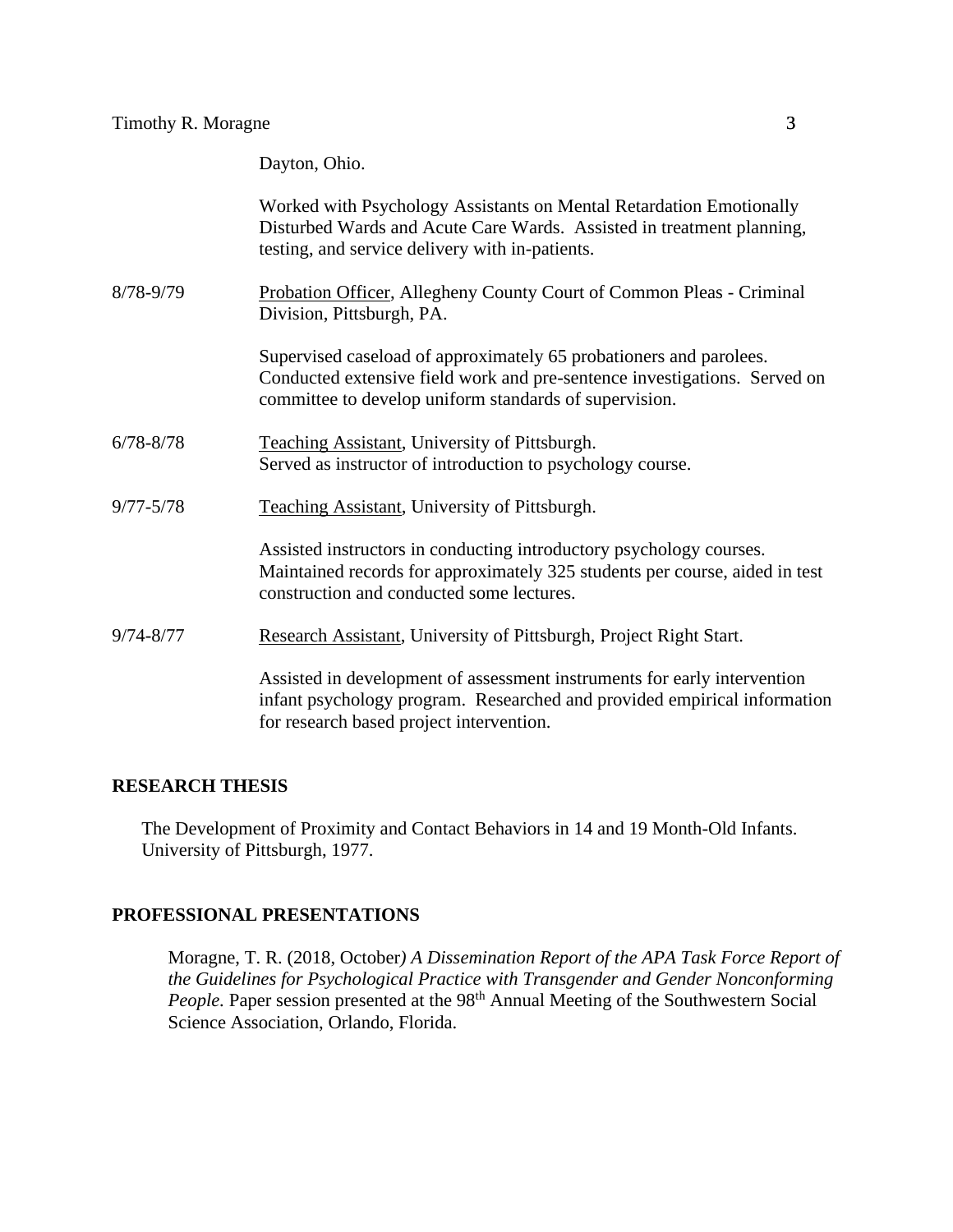Moragne, T. R. (2017, April) *African American Religious Views: Implications for Therapy among African American LGB Individuals and the APA Task Force on Appropriate Therapeutic Interventions for Sexual Orientation.* Paper presentation at the 97<sup>th</sup> Annual Meeting of the Southwestern Social Science Association, Austin, Texas.

Moragne, T. R. 2016, March) *Overview of the APA Task Force Report on Appropriate Therapeutic Responses to Sexual Orientation and the Recommendations to Helping Those with Sexual and Religious Conflict.* Paper presentation at the 96th Annual Meeting of the Southwestern Social Science Association, Las Vegas, Nevada.

Moragne, T. R., Ritter, K.Y., and Glassgold, J. (2013, August) *APA Task Force Report on Appropriate Therapeutic Responses to Sexual Orientation: Affirmative Practices.* Continuing education program presented at the American Psychological Association 2013 Convention, Honolulu, HI.

Moragne, T. R. & Ritter, K. Y. (2012, August) *APA Task Force Report on Appropriate Therapeutic Responses to Sexual Orientation: Affirmative Practices.* Continuing Education program presented at the American Psychological Association 2012 Convention, Orlando, FL.

Moragne, T. R. & Ritter, K. Y. (2012, January) *APA Task Force Report on Appropriate Therapeutic Responses to Sexual Orientation: Affirmative Practices.* Continuing education program presented at the National Council of Schools and Programs of Professional Psychology Mid-winter Conference New Orleans, LA.

Cooper, J.T., Palamara, S.A., & Moragne, T.R. (2000, August) *A survey of APA Accredited Doctoral Training in Gay, Lesbian, and bisexual Issues.* Poster presentation at the 108th Convention of the American Psychological Association, Washington, D.C.

Moragne, T. R. (1988, August) *An Examination of South Florida's Response to AIDS.* Paper presented at the 20th annual convention of the Association of Black Psychologists, Washington, D.C.

Moragne, T. R. (1989, August) *Plenary Session I: AIDS in the Black Community.* Panel moderator at the 21st annual convention of the Association of Black Psychologists. Fort Worth, Texas.

Moragne, T. R. (1990, August) *The Provision of AIDS Education to "Gay\Bisexual" Black Males*. Paper presented at the 22nd annual convention of the Association of Black Psychologists. Ocho Rios, Jamaica, W.I.

Moragne, T. R. (1990, August) *Provision of AIDS Education to African American Christian Congregations using Afri-centric Philosophy*. Paper presented at the 22nd annual convention of the Association of Black Psychologists. Ocho Rios, Jamaica, W.I**.**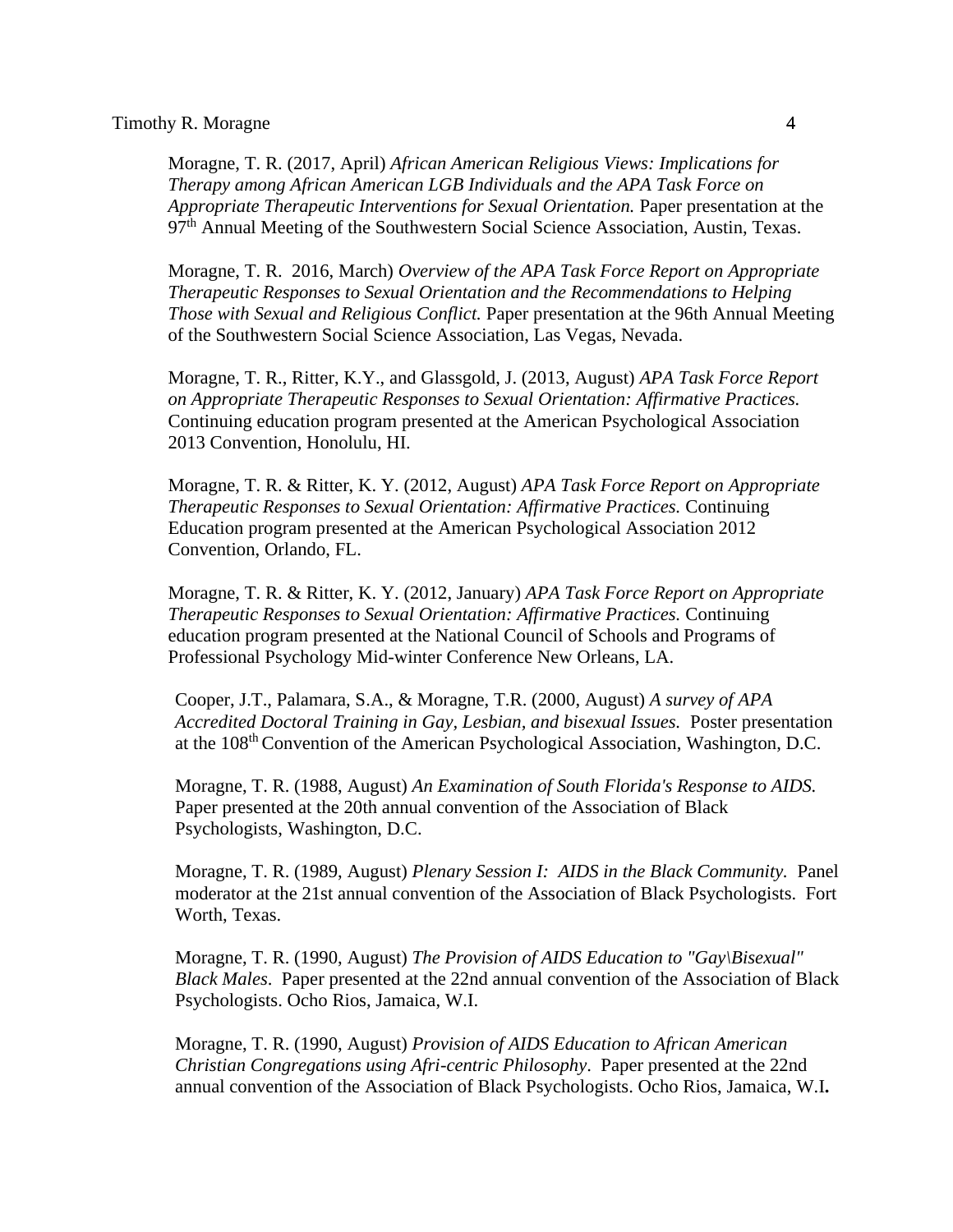Moragne, T. R. (1991, November) *How to Develop Prevention Education in Community Settings.* Panel participant at the Minority AIDS in the South conference. U.S. Department of Health and Human Service, Office of Minority Health, & Office of the Regional Health Administrator: Region IV, Atlanta Georgia.

Moragne, T. R. (1992, March) *Using Evaluation as a Management Tool*. Panel participant, 1992 Office of Minority Health Annual Grantee Conference, Washington, D. C.

## **WORKSHOP PRESENTATIONS**

National Council of Schools and Programs of Professional Psychology Mid-winter Conference – Facilitator Discussion Group "Pathways" …to increase social relevance of education and training in professional psychology. Long Beach, CA. January 19, 2017.

American Psychological Association Behavioral and Social Science Volunteer Program's Advanced Training & Collaborative Workshop. New Orleans, LA, December 3- 5, 2010.

Addressing the Special Prevention Needs for MSM of Color in Miami-Dade and Broward Counties. Miami-Dade and Broward County Health Department Joint MSM Health Summit, Dania, Florida, March 23, 2006.

Adaptation of a Behavioral Science Based Approach for HIV Prevention with African-American MSM. Florida Multi-cultural Conference on HIV/AIDS. Orlando, Florida, January 29, 2004

"Practical Applications of Behavioral Science for the Development of Effective HIV Interventions" Florida Department of Health and American Psychological Association Behavioral and Social Scientist Volunteer Program. July, 2003

Improving Grant Writing of HIV Prevention Focused Proposals. National Minority AIDS Council. St. Petersburg, Florida, May 10, 1998.

Human Sexuality Program, Robert Wood Johnson University of Medicine and Dentistry of New Jersey - Course facilitator HSP Department of Environmental and Community Medicine/Department of Psychiatry, January 1988, 1989, 1990, 1991, 1992, 1993.

"AIDS Education and Training for Mental Health Professions" Nova University School of Psychology. Nova Southeastern University continuing education program for psychologists with M. Ross Seligson and M. Kohan, February, 1989.

Grand Rounds: Psychological Aspects of AIDS. Nova University Community Mental Health Clinic. 3/93, with M. Ross Seligson.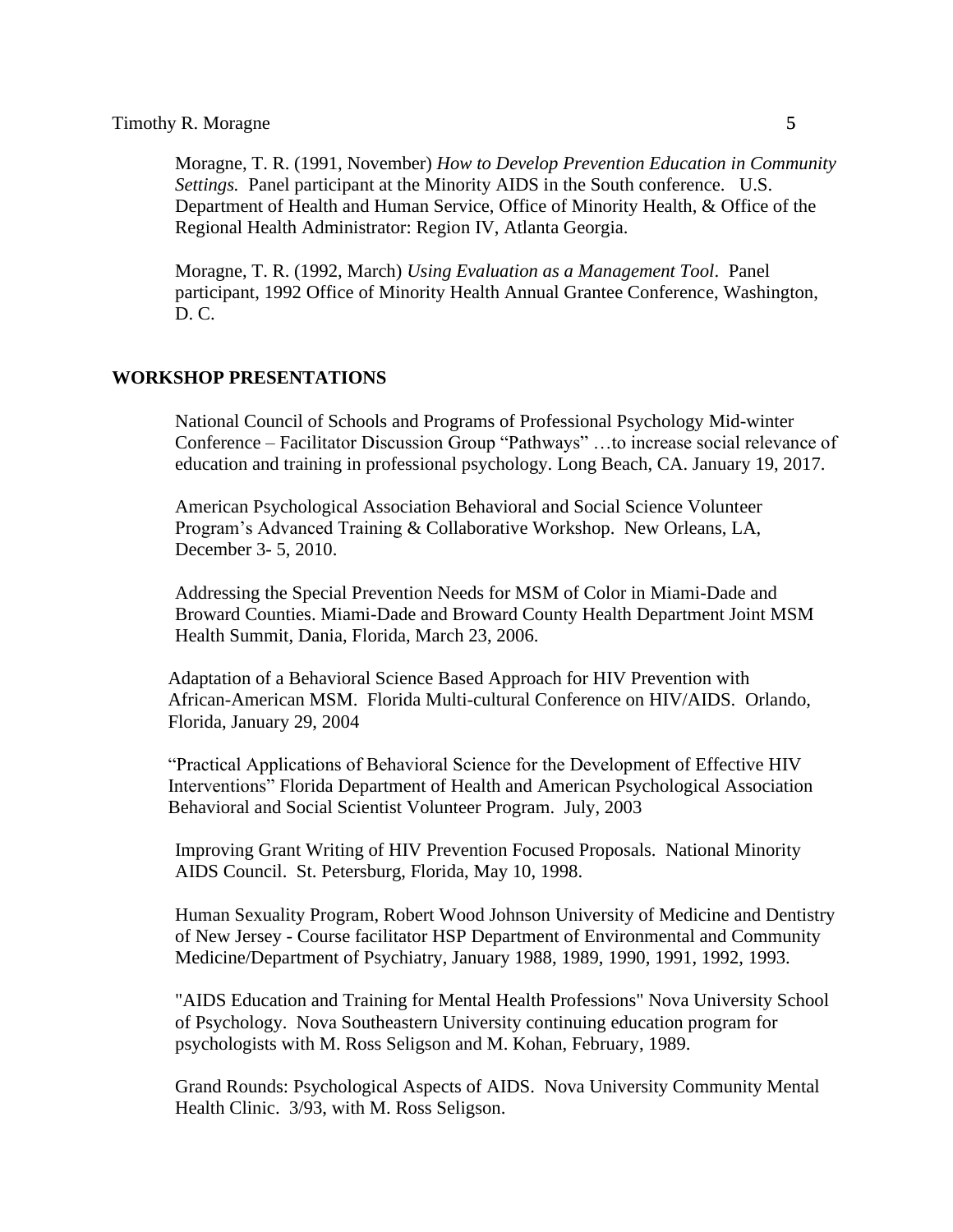"Stress and the Black Family", Broward County Mental Health Advisory Board Public Forum, October 1987.

"Psychological Issues Affecting Blacks", Broward County Mental Health Fair, May 1987, May 1988.

"Interviewing Skills in Conducting Needs Assessment Among the Elderly", Broward County Elderly Services Program, October 1984.

"Comprehensive Assessment of Minority Elderly", Broward County Elderly Services Program, July-August, 1984.

# **COMMITTEE MEMBERSHIP**

| $12/90$ -present  | HIV Health Services Planning Council, Broward County Florida. This group<br>sets the agenda for obtaining and use of federal funding from the Ryan White<br>Emergency Resource Act, Part A. Vice-chairman 1999. Chairman 1999-<br>2000.                                                                                                                          |
|-------------------|------------------------------------------------------------------------------------------------------------------------------------------------------------------------------------------------------------------------------------------------------------------------------------------------------------------------------------------------------------------|
| $3/16 - 6/2016$   | United States 2016 Conference on AIDS, reviewer Biomedical Prevention<br>Track, and Broward County Co-chair reviewer.                                                                                                                                                                                                                                            |
| $9/2010 - 4/2014$ | Broward Regional Health Planning Council, Inc. AIDS Advisory Board.                                                                                                                                                                                                                                                                                              |
| $1/03 - 3/2010$   | Community Foundation of Broward, AIDS Advisory Board. The CFB<br>establishes local partnerships and combines them with national resources to<br>result in more than two million dollars invested in 163 programs to reduce<br>the incidence of HIV/AIDS in Broward County. The AIDS Advisory Board<br>oversees these programs and makes funding recommendations. |
| $1/06 - 5/2011$   | State of Florida Department of Health, Division of HIV/AIDS, HIV Minority<br>Network consultant for addressing the HIV prevention needs for African<br>American MSM in Florida.                                                                                                                                                                                  |
| $1/93 - 3/2006$   | Broward Community Planning Partnership, Broward County Florida.<br>Coordinates HIV prevention planning efforts for the county. Develops<br>annual HIV prevention plan. Chairman January 1995 to December 1997.                                                                                                                                                   |
| 4/88-8/1991       | National Association of Black Psychologists, AIDS Committee, Chairman.<br>Committee develops national association policy, advises on administration of<br>CDC training grant, and provides updated information on AIDS to the<br>membership.                                                                                                                     |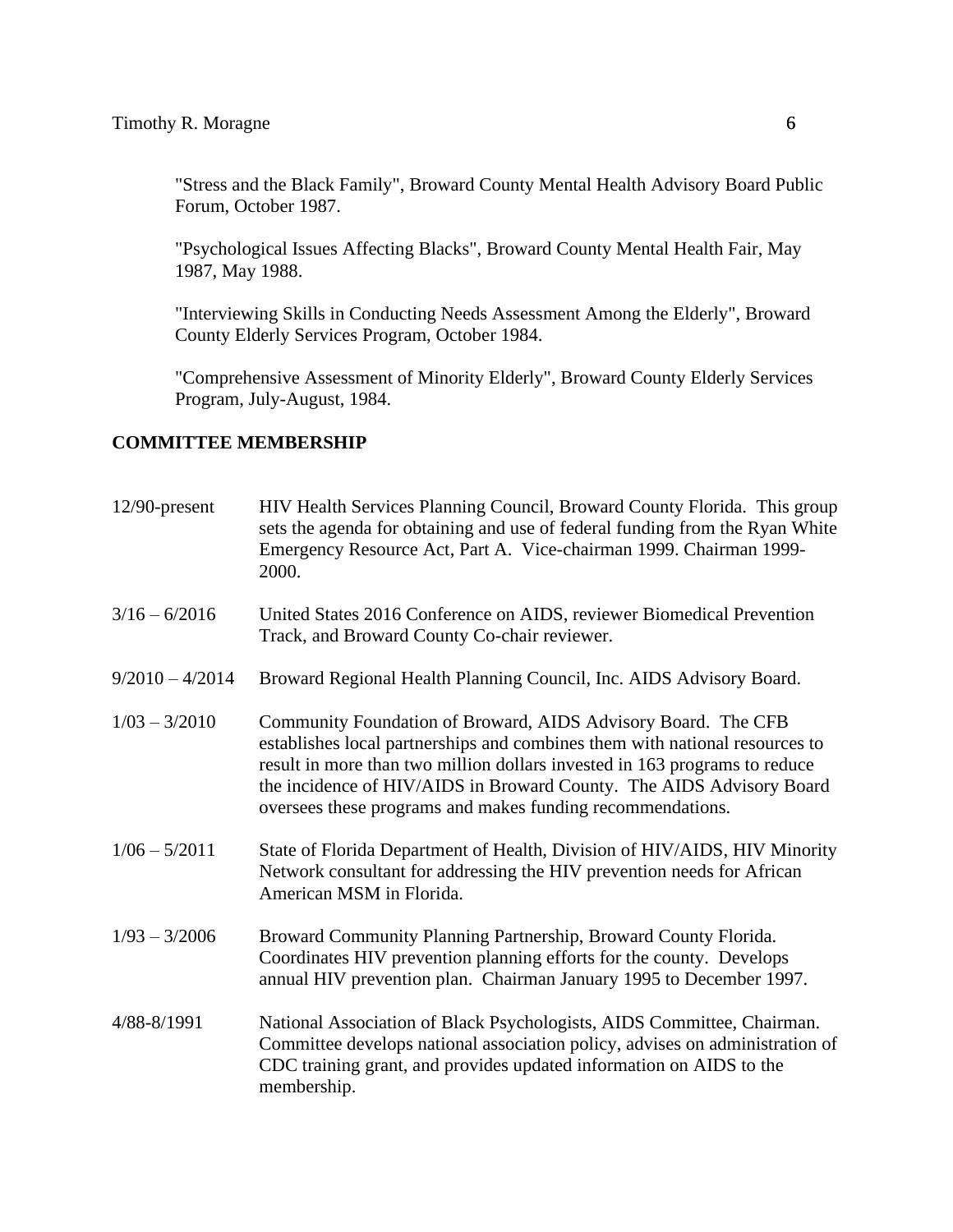| 8/87-8/1990     | Statewide Planning Committee - Annual Florida Minority Graduate<br>Opportunity Conference. Institution representative Nova University and<br>Conference Effectiveness Subcommittee.                                                                         |
|-----------------|-------------------------------------------------------------------------------------------------------------------------------------------------------------------------------------------------------------------------------------------------------------|
| $6/84 - 9/1988$ | Broward County Mental Health Advisory Board - Citizen Advisory panel to<br>provide community input for the management of county mental health<br>services, advocacy for mentally ill and public education. Chairperson from<br>March 1986 to December 1988. |
| 10/82-9/1983    | Community Service Counsel of Broward County. Coalition to Fight Infant<br>Mortality - Committee concerned with issues related to high minority infant<br>mortality, teenage pregnancy and sexual education.                                                 |

## **AWARDS/HONORS**

National Council of Schools and Programs of Professional Psychology Recognition for Distinguished Service, January, 2011.

National Council of Schools and Programs of Professional Psychology GLB Professional Psychologist Award, January 2009.

Wright State University School of Professional Psychology Outstanding Alumni Award, February 2005.

Recognition Award for Contribution for the Teaching of Human Sexuality. Robert Wood Johnson Medical School, University of Medicine and Dentistry, January 1990.

Ford Foundation National Fellowship Fund to conduct independent dissertation related research, 1977-1978.

Departmental Honors in Psychology, Wilberforce University, 1974.

## **GRANTS\FELLOWSHIPS\CONTRACTS**

State of Florida, Florida Department of Health Bureau of HIV/AIDS Contract # COAPJ. Project Director/Program Evaluator HIV Prevention Intervention DEBI Project subcontract with Broward House, Inc. \$ 24,780/year, January 2005.

RFP 0023 Department of Health and Human Services, Centers for Disease Control and Prevention. Project Director for HIV Prevention Behavioral Model for African American Men who Have Sex with Men in Broward county \$221,378/annual four year project, August 2000.

State of Florida, Florida Department of Health Bureau of HIV/AIDS & Broward County Community Planning Partnership. Data analysis of Broward County resident's knowledge,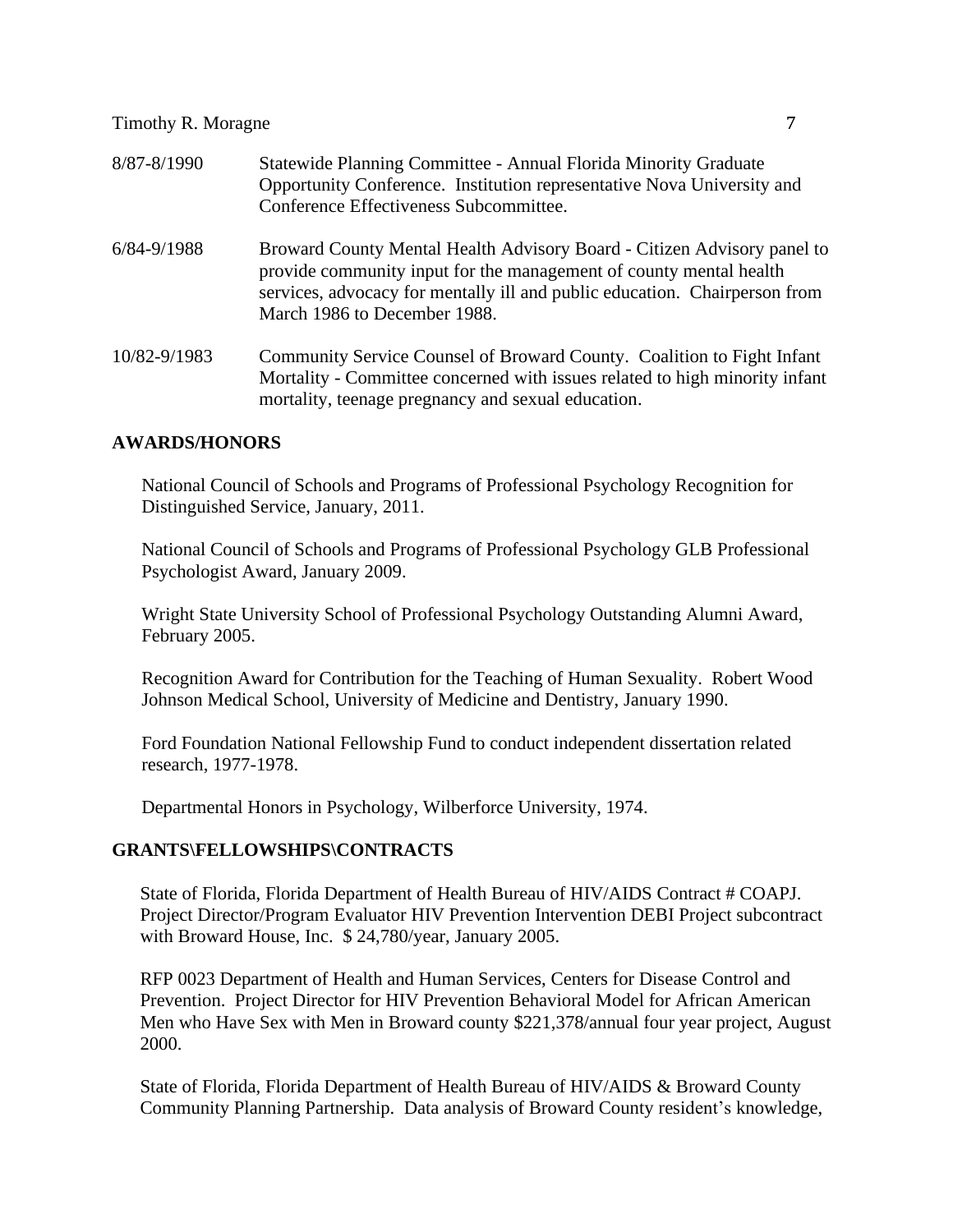attitudes and beliefs regarding HIV/AIDS. April 2000. Total contract, \$5,000.

State of Florida, Florida Department of Health Bureau of HIV/AIDS, Prevention Section RFP Round 9, #06. Behavior Science Consultant of grant to use applied behavior science theory to conduct HIV/AIDS risk-reduction with African American women and their partners. \$113,000 annual 3 year contract. October 1998.

Broward County HIV Planning Council Client Survey. Yearly surveys of HIV infected Broward County Residents (estimated sample of 10% total HIV+ population reached, assessing utilization and need for 24 federally funded services. Contract total \$ 4,000. June 1997 & May 1998.

Minority AIDS Prevention Initiative. State of Florida, Florida Department of Health Bureau of HIV/AIDS, Prevention Section. Project Director of grant to conduct HIV/STD education with African American women of childbearing age who reside in public housing projects. \$79,000 annual renewable contract # LPC86. March 1994 to June 1998.

AIDS Prevention Activity. Project director for a \$261,000 annual cooperative agreement project. Department of Health & Human Services, Centers for Disease Control and Prevention. Minority and Other Community-Based Organizations Program # 202. October 1993 - September 1996.

Broward Community Planning Partnership Supplement mini-grant. To conduct focus group study of 1994 video production Tears and Prayers. Award: \$1,000.

Minority AIDS Prevention Initiative. State of Florida Department of Health and Rehabilitative Services. Project Director of grant to conduct HIV/STD education with African American women of childbearing age who reside in public housing projects. \$75,000 yearly renewable. March 1992-1994.

Tripartite HIV Education Prevention Project. Principal investigator July 1989 to September 1993, for this \$225,000 yearly cooperative agreement three year project. Department of Health & Human Services, Centers for Disease Control. Minority and Other Community-Based Human Immunodeficiency Virus (HIV) Prevention Projects award # 65/CCU401310.

University of Miami, School of Medicine, Department of Psychiatry, Biopsychosocial Research Center for the Study of AIDS. Fellow, September 1988 - 1989.

Florida Endowment Fund/McKnight Junior Faculty Fellowship. \$15,000 to conduct AIDS research, 1988-1989.